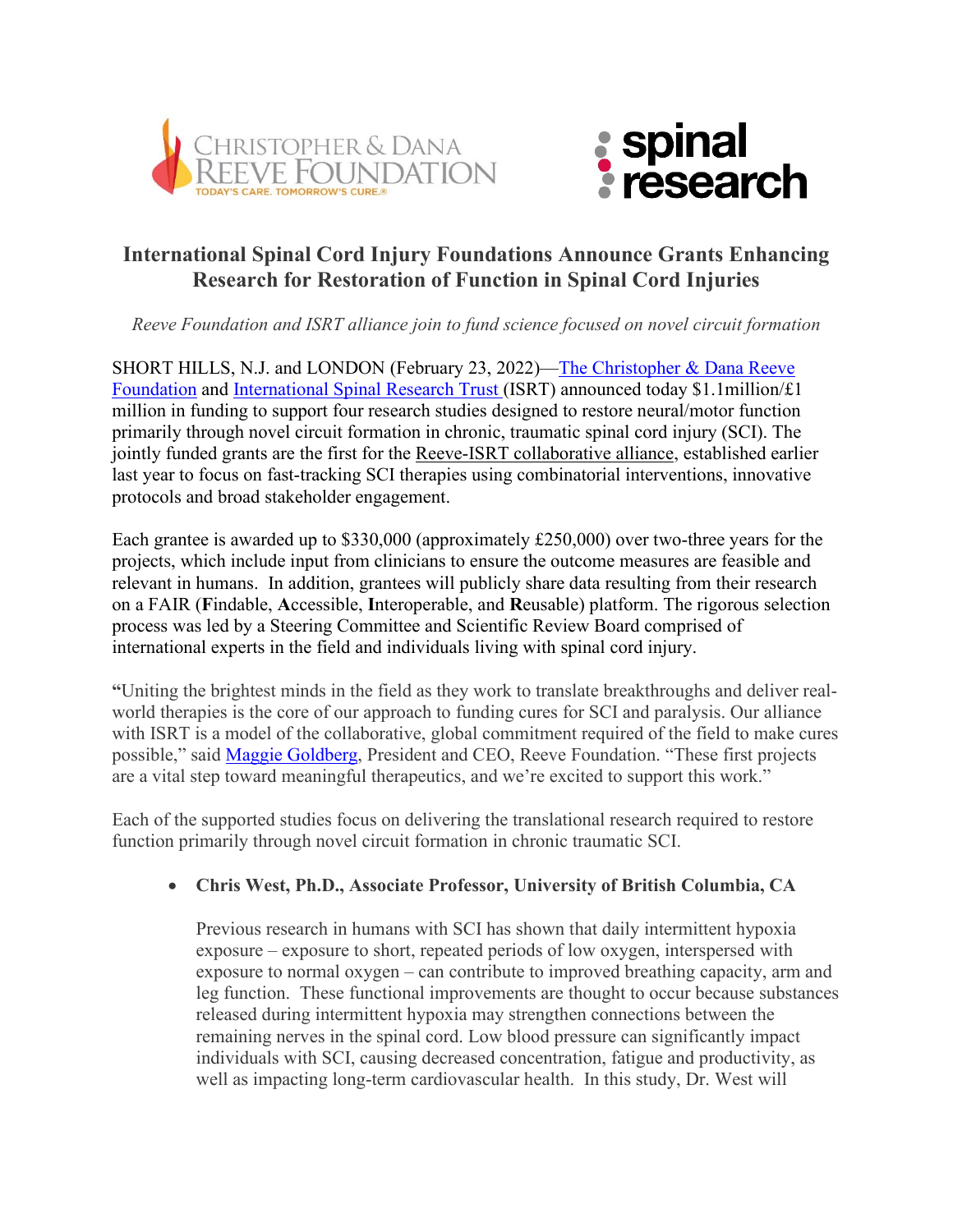investigate intermittent hypoxia to improve low blood pressure in pre-clinical models of SCI, a novel application of this promising intervention.

## • **Karim Fouad, Ph.D., Professor, University of Alberta, CA**

Rehabilitative training is one of the best-known interventions for maximizing function in individuals with SCI. Post-injury, the nervous system enters an adaptive state, helping the body respond to training when initiated shortly after injury. However, this adaptive state declines over time, with a plateau in functional gains. This study will build on recently reported data that showed the adaptive state is potentially linked to trauma-induced inflammation. The current study will seek to understand the specific component(s) of the inflammation that is responsible for beneficial effects and find a more targeted and clinically useful treatment to "reopen" the rehabilitation window, extending the time period during which gains may occur.

Following SCI, a dense scar forms around the injured area, which is difficult for axons to penetrate. Two of the funded studies address this scar using a potent scar degrading enzyme, chondroitinase (Ch'ABC), which has been repeatedly shown to promote repair in animal models of SCI. Though this enzyme holds promise, its inherent instability and uncertainty about the best ways to apply it to the spinal cord have thus far impeded its translation into humans. One study incorporates Ch'ABC as part of engineered stem cells, while the other uses a newly developed, more stable version of Ch'ABC.

• **Molly Shoichet, Ph.D., Professor, University of Toronto, CA**

In this study, Dr. Schoichet, a biomedical engineer, will use a more stable version of the scar degrading enzyme, called ChASE37-AR to determine the optimal method and material to deliver the enzyme for sustained penetration in the spinal cord. She will then apply the results of these findings in more clinically relevant models, moving chondroitinase applications closer to translation in persons with spinal cord injury.

# • **Michael Fehlings, MD, Ph.D., Professor, University of Toronto, CA**

Following SCI, damaged axons have limited ability to regenerate. As noted, a dense scar forms around the area of spinal cord damage and the environment is toxic, creating even more barriers to regeneration. In this study, Dr. Fehlings will use four strategies to address these challenges: 1) engineered stem cells to promote repair and regeneration, 2) the engineered cells will secrete an enzyme to degrade the dense scar (Ch'ABC), 3) the cells will also secrete a growth factor to provide a supportive environment for stem cell integration, 4) rehabilitation will be used to support functional connections from regenerating axons.

"Accelerating the delivery of meaningful therapeutics is at the heart of our strategic alliance with the Reeve Foundation. These exciting translational awards are a first joint step on the journey